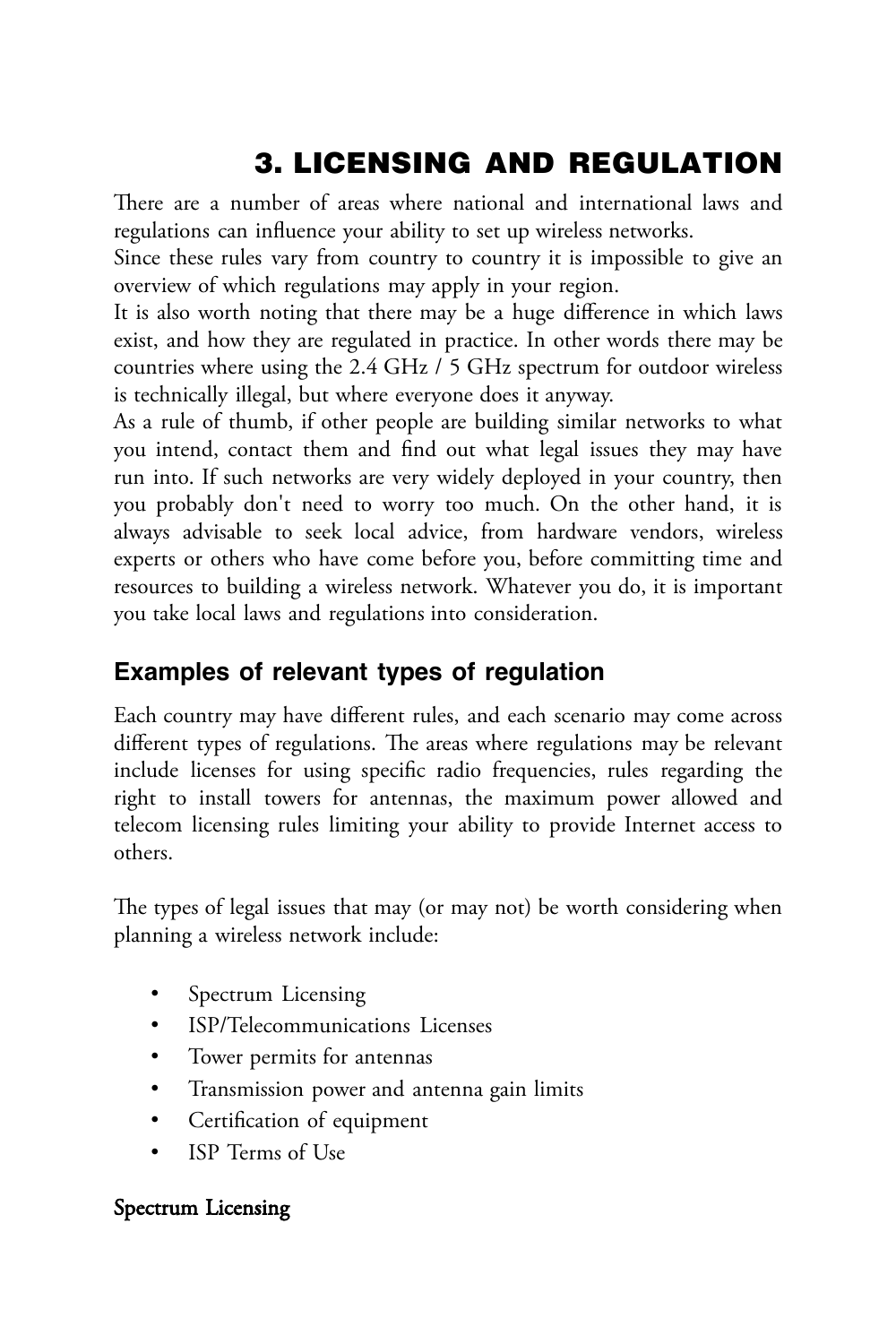Most countries consider RF spectrum as an exclusive property of the state. The RF spectrum is a national resource, much like water, land, gas and minerals. Unlike these, however, RF is reusable. The purpose of spectrum management is to mitigate radio spectrum pollution and maximize the benefit of usable radio spectrum.

The first sentence of the International Telecommunications Union (ITU) constitution fully recognises "the sovereign right of each State to regulate telecommunication". Effective spectrum management requires regulation at national, regional and global levels.

Licensing is an orderly way to manage who, when, where and how spectrum resource is used. The unlicensed wireless spectrum was set around the 2.4 GHz band.

In June 2003, the ITU made available the 5 GHz band for license-exempt technology deployment. The 900 MHz band, unlicensed in the United States, is presently used in Western Europe and in many developing countries for GSM phones. Each country has the sovereign right to regulate its telecommunication and to interpret the international Radio Regulations. Governments define the rules and conditions of the frequency use.

(*From: Wikipedia "Spectrum Management"*)

The technologies described in this book (mostly) use a license-exempt slice of the spectrum referred to as the ISM (Industrial, Scientific and Medical radio bands). Radio frequencies in the ISM bands have been used for communication purposes, although such devices may experience interference from non-communication sources.

The ISM bands are defined by the ITU-R (ITU's Radiocommunication Sector) at 2.4 and 5 GHz. Individual countries' use of the bands designated in these sections may differ due to variations in national radio regulations. Because communication devices using the ISM bands must tolerate any interference from ISM equipment, unlicensed operations are typically permitted to use these bands, since unlicensed operation typically needs to be tolerant of interference from other devices anyway.

In the US, the FCC (Federal Communications Commission) first made unlicensed spread spectrum available in the ISM bands in rules adopted on May 9, 1985. Many other countries later adopted these FCC regulations, enabling use of this technology in many countries.

(*From: Wikipedia "ISM Band"*) ISP/Telecommunications Licenses

In some countries an ISP license would be required before deploying any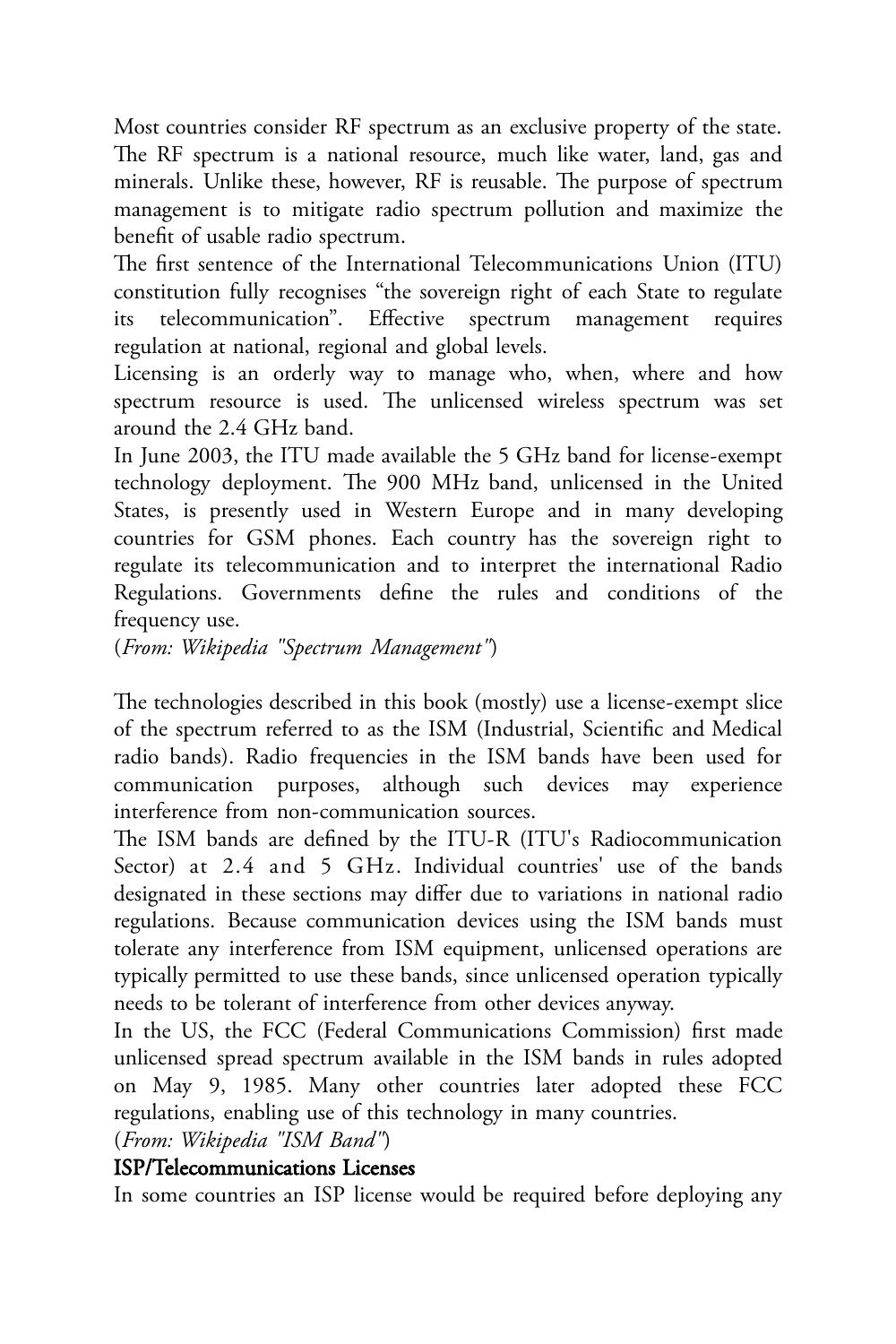network infrastructure for sharing networks over public spaces. In other countries this would only be required to run commercial networks.

#### Tower permits for antennas

When deploying long-range outdoor networks, it is often necessary to build a tower for the antenna. Many countries have regulations regarding the building of such antenna-towers if they are more than 5 or 10 metres above the roof or ground.

#### Transmission Power limits

When setting transmission power limits, regulatory agencies generally use the Equivalent Isotropically Radiated Power (EIRP), as this is the power actually radiated by the antenna element. Power limits can be imposed on output power of devices as well.

As an example, the FCC enforces certain rules regarding the power radiated by the antenna element, depending on whether the implementation is point-to-multipoint (PtMp) or point-to-point (PtP). It also enforces certain rules regarding the maximum power transmitted by the radio.

When an omnidirectional antenna is used, the FCC automatically considers the link a PtMP link. In the setup of a 2.4 GHz PtMP link, the FCC limits the EIRP to 4 Watts and the power limit set for the intentional radiator is 1 Watt.

Things are more complicated in the 5 Ghz band. The Unlicensed National Information Infrastructure (U-NII) radio band is part of the radio frequency spectrum used by IEEE-802.11a devices and by many wireless ISPs. It operates over three ranges:

U-NII Low (U-NII-1): 5.15-5.25 GHz. Regulations require use of an integrated antenna. Power limited to 50 mW.

U-NII Mid (U-NII-2): 5.25-5.35 GHz. Regulations allow for a user-installable antenna, subject to Dynamic Frequency Selection (DFS, or radar avoidance). Power limited to 250 mW.

U-NII Worldwide: 5.47-5.725 GHz. Both outdoor and indoor use, subject to Dynamic Frequency Selection (DFS, or radar avoidance). Power limited to 250 mW.

This spectrum was added by the FCC in 2003 to "align the frequency bands used by U-NII devices in the United States with bands in other parts of the world".